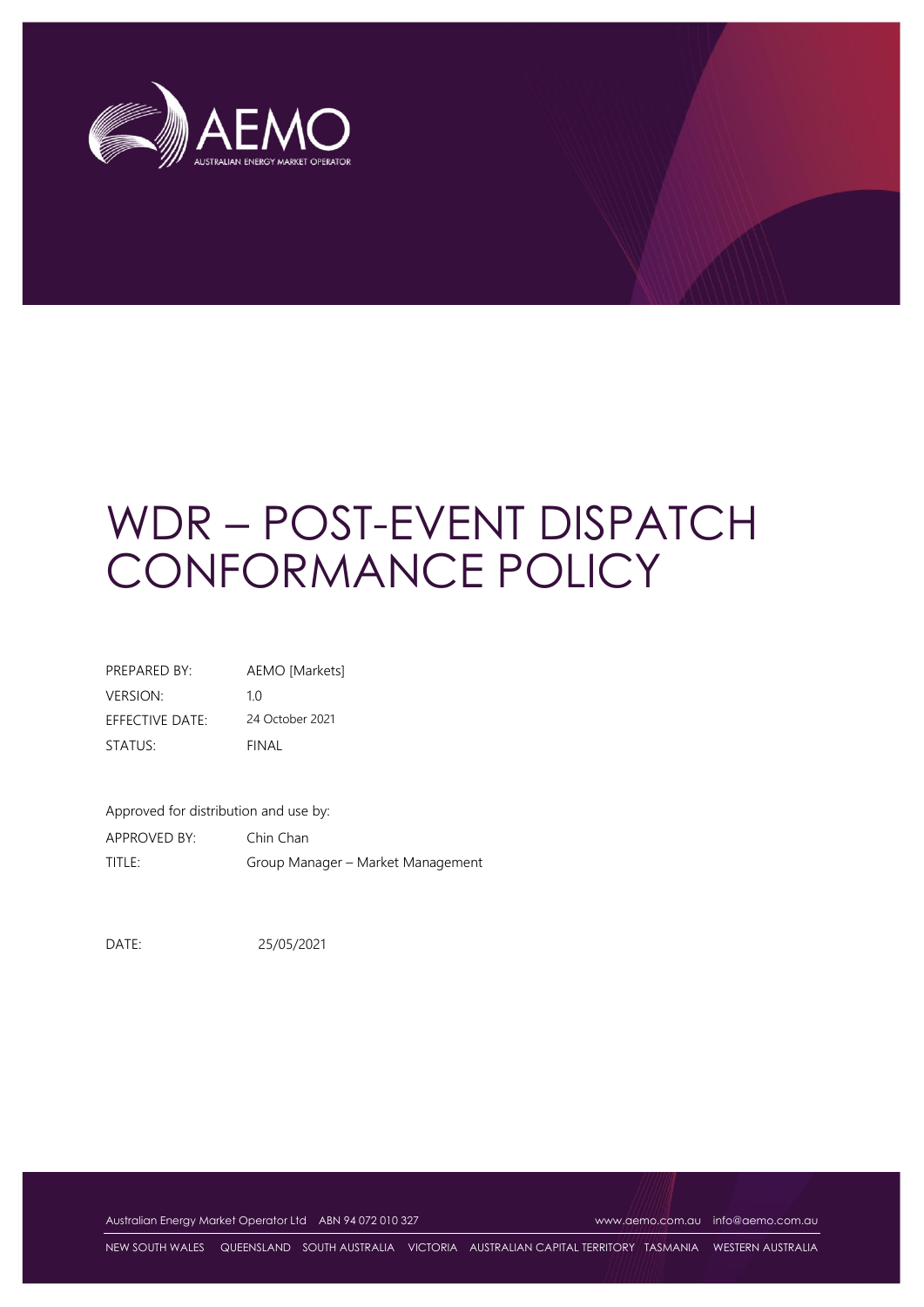

# **VERSION RELEASE HISTORY**

| Version | <b>Effective Date</b> | Summary of Changes                                                           |
|---------|-----------------------|------------------------------------------------------------------------------|
| 0.1     | n/a                   | Draft issued to the Wholesale Demand Response Consultative Group for comment |
| 10      | 24/10/2021            | Initial publication                                                          |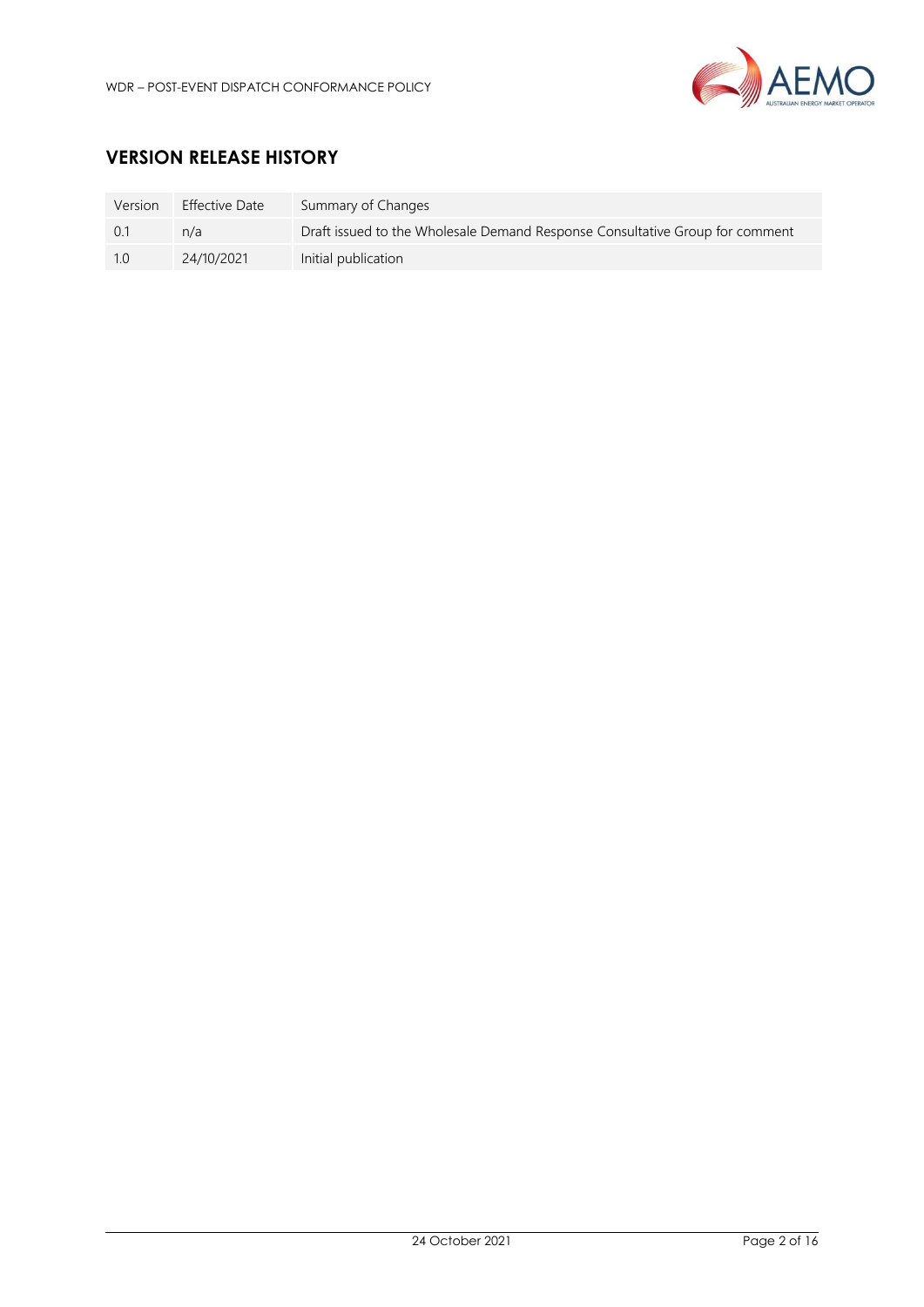

### CONTENTS

| 1.   | <b>INTRODUCTION</b>                                                                   | $\overline{4}$ |
|------|---------------------------------------------------------------------------------------|----------------|
| 1.1. | Purpose and scope                                                                     | 4              |
| 1.2. | Definitions and interpretation                                                        | $\overline{4}$ |
| 1.3. | Related documents                                                                     | 5              |
| 2.   | <b>BACKGROUND</b>                                                                     | 6              |
| 2.1. | WDR dispatch                                                                          | 6              |
| 2.2. | Dispatch conformance for other scheduled facilities                                   | 6              |
| 2.3. | WDR dispatch conformance                                                              | 6              |
| 3.   | DISPATCH CONFORMANCE ASSESSMENT                                                       | $\overline{7}$ |
| 3.1. | Calculating interval conformance                                                      | $\overline{7}$ |
| 3.2. | Calculating settlement day conformance                                                | 8              |
| 4.   | NON-CONFORMANCE FRAMEWORK                                                             | 10             |
| 4.1. | Declaration of non-conformance                                                        | 10             |
| 4.2. | What happens when dispatch non-conformance is caused at the DUID level?               | 12             |
| 4.3. | What happens when an individual WDRU causes dispatch non-conformance is caused at the |                |
|      | individual WDRU level?                                                                | 13             |
| 4.4. | Applying dispatch constraints to non-conforming WDRUs                                 | 14             |
| 4.5. | Reinstatement of dispatch conformance                                                 | 14             |
| 4.6. | Reporting to the AER                                                                  | 15             |
| 5.   | REVIEW OF POLICY AND NON-CONFORMANCE THRESHOLDS                                       | 16             |

# **TABLES**

# **FIGURES**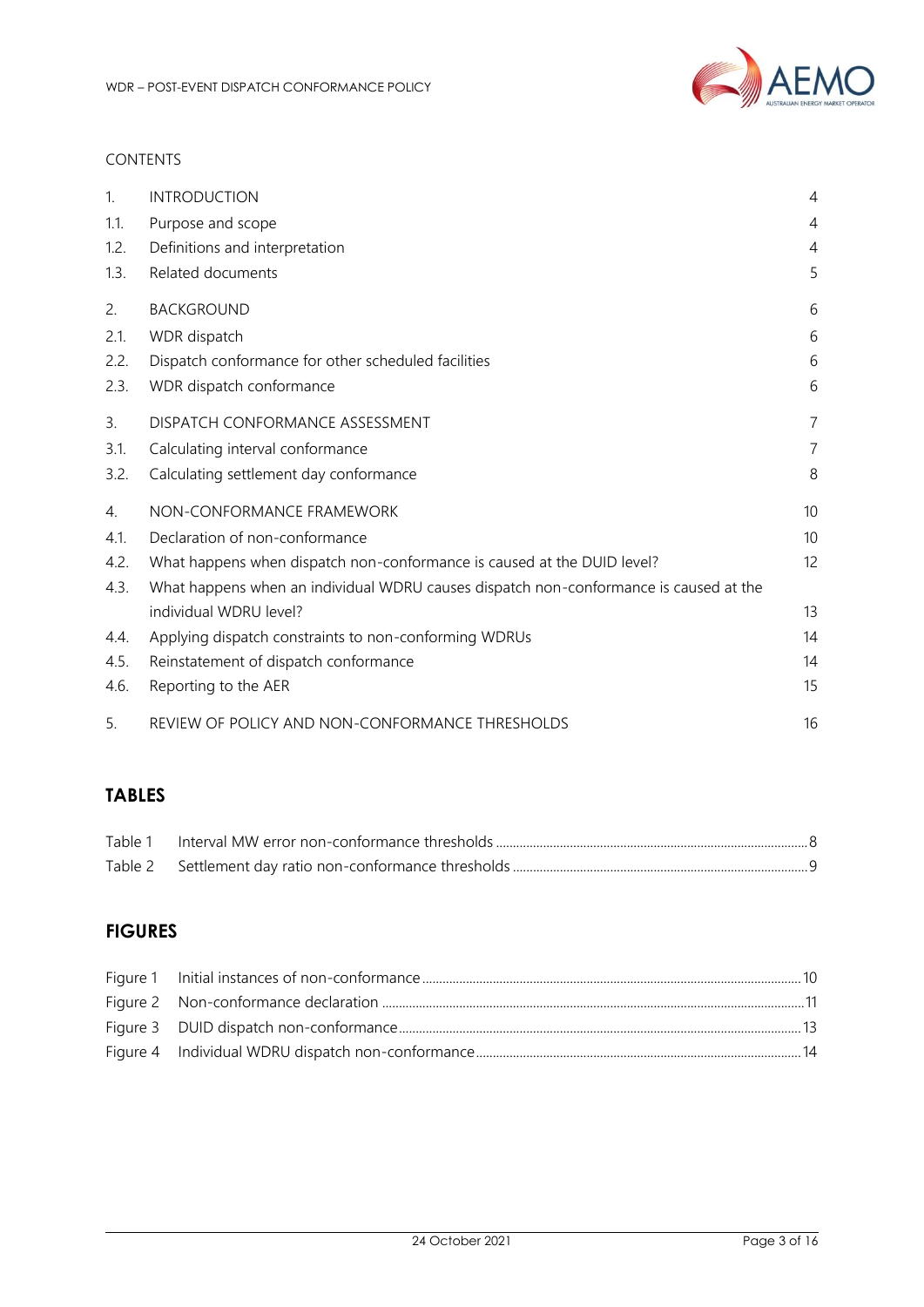

# <span id="page-3-0"></span>**1. INTRODUCTION**

## <span id="page-3-1"></span>**1.1. Purpose and scope**

This is the Post-event Dispatch Conformance Policy (**Policy**) which establishes the methodology by which AEMO will determine dispatch conformance under the Wholesale Demand Response Mechanism (**WDRM**), following a dispatch event for a *wholesale demand response unit* (**WDRU**).

This document is separate from the existing dispatch procedure (**SO\_OP\_3705**) because, unlike generator dispatch conformance, WDR dispatch conformance will be measured post-event only, as described in clause 3.8.23A of the National Electricity Rules (**NER**).

# <span id="page-3-2"></span>**1.2. Definitions and interpretation**

#### **1.2.1. Glossary**

Terms defined in the National Electricity Law (**NEL**) and the NER have the same meanings in this Policy, unless otherwise specified in this clause.

Defined terms in the NER are intended to be identified in this Policy by italicising them, but failure to italicise a defined term does not affect its meaning.

The words, phrases and abbreviations in the table below have the meanings set out opposite them when used in this Policy.

| Term                 | Definition                                                                                                                                                 |
|----------------------|------------------------------------------------------------------------------------------------------------------------------------------------------------|
| <b>AEMC</b>          | Australian Energy Market Commission                                                                                                                        |
| <b>AEMO</b>          | Australian Energy Market Operator Limited                                                                                                                  |
| <b>AER</b>           | Australian Energy Regulator                                                                                                                                |
| <b>BSQ</b>           | Baseline Settlement Quantity (MWh)                                                                                                                         |
| Dispatch Event       | Starting when a WDRU receives a non-zero dispatch instruction, ending with the last<br>non-zero dispatch instruction before a 0 MW instruction is received |
| <b>DRSP</b>          | Demand Response Service Provider                                                                                                                           |
| <b>DUID</b>          | Dispatchable Unit ID                                                                                                                                       |
| <b>ME</b>            | Metered Energy (MWh)                                                                                                                                       |
| <b>MW</b>            | MegaWatt                                                                                                                                                   |
| <b>MWB</b>           | Dispatch Target (MW)                                                                                                                                       |
| <b>NEL</b>           | National Electricity Law                                                                                                                                   |
| <b>NER</b>           | National Electricity Rules                                                                                                                                 |
| <b>ROC</b>           | Rate of Change, or Ramp Rate of a Unit                                                                                                                     |
| Settlement Day       | Settlement day occurs from 00:00 - 24:00                                                                                                                   |
| <b>WDRSQ Zeroing</b> | Baseline is equal to metered energy for settlement purposes                                                                                                |
| <b>WDR</b>           | Wholesale Demand Response                                                                                                                                  |
| <b>WDRM</b>          | Wholesale Demand Response Mechanism                                                                                                                        |
| <b>WDRU</b>          | Wholesale Demand Response Unit                                                                                                                             |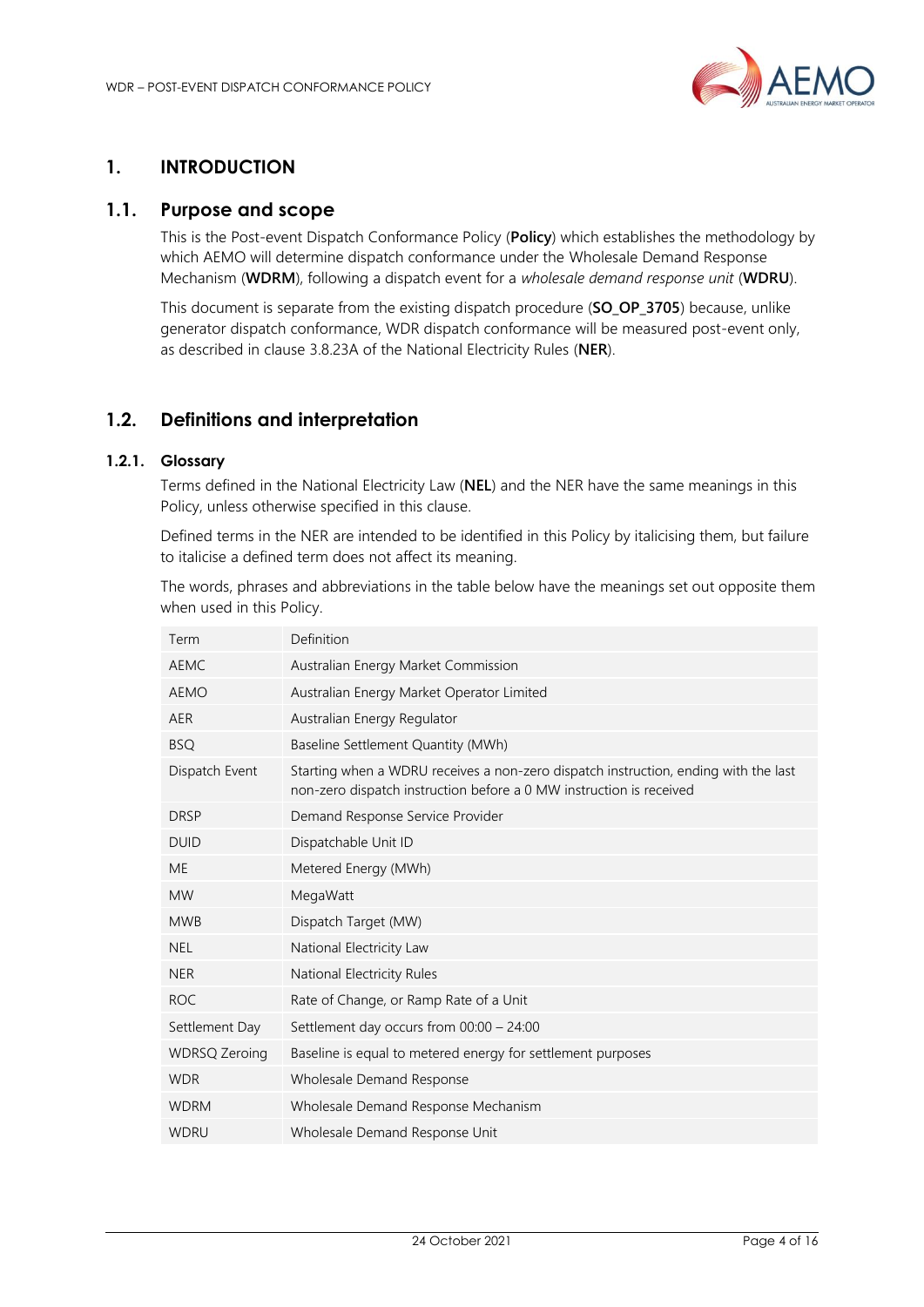

#### **1.2.2. Interpretation**

The following principles of interpretation apply to this Policy, unless otherwise expressly indicated:

- The NER and the NEL prevail over this Policy, to the extent of any inconsistency.  $(a)$
- $(b)$ This Policy has effect only for the purposes set out in the NER.
- $(c)$ This Policy is subject to the principles of interpretation set out in NEL Schedule 2.
- References to time are references to Australian Eastern Standard Time.  $(d)$
- $(e)$ A reference to a clause is a reference to a clause of the NER.
- $(f)$ A reference to a section is a reference to a section of this Policy.

## <span id="page-4-0"></span>**1.3. Related documents**

| Title                                                       | Location                                  |
|-------------------------------------------------------------|-------------------------------------------|
| Wholesale Demand Response Guidelines (AEMO)                 | AEMO website                              |
| Wholesale Demand Response Participation Guidelines<br>(AER) | Location pending finalisation of document |
| Dispatch Procedure SO_OP_3705                               | AEMO website                              |
| Baseline Methodology Register                               | Location pending finalisation of document |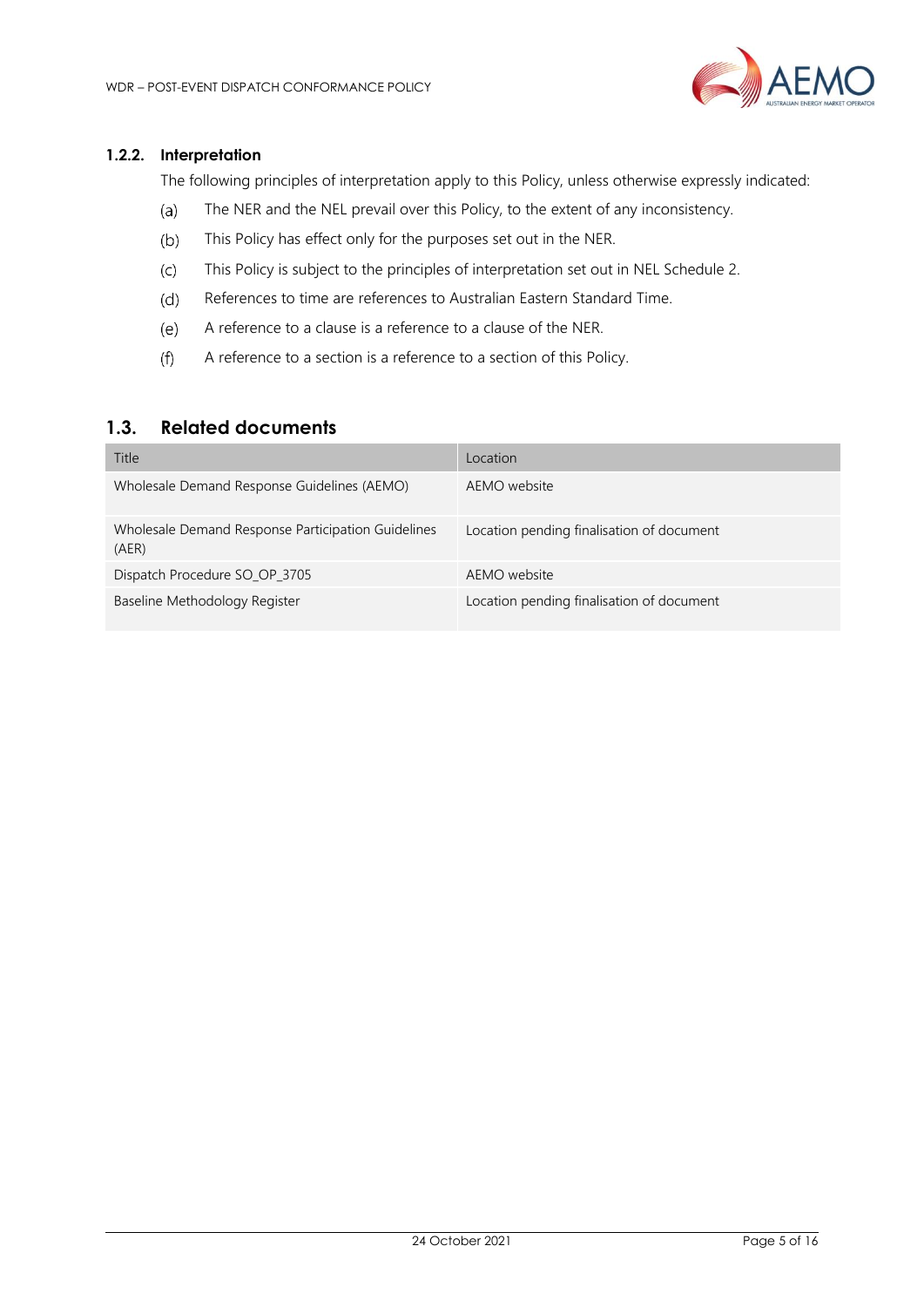

# <span id="page-5-0"></span>**2. BACKGROUND**

# <span id="page-5-1"></span>**2.1. WDR dispatch**

A WDRU is a *load* which has been classified by a *Demand Response Service Provider* (DRSP) in accordance with NER Chapter 2 as a WDRU, or two or more WDRUs that have been aggregated in accordance with NER clause 3.8.3.

A DRSP can provide *wholesale demand response* (WDR) by reducing the consumption of electricity or increasing the export of electricity with respect to the *baseline* at the connection point of a WDRU.

- If a DRSP submits a dispatch bid in respect of a WDRU, the DRSP must comply with *dispatch*   $(a)$ *instructions* from AEMO in accordance with NER clause 2.3.6(i).
- $(b)$ A WDRU will be dispatched at the DUID level, and settlement will occur at the individual WDRU or connection point.

# <span id="page-5-2"></span>**2.2. Dispatch conformance for other scheduled facilities**

- $(a)$ If an existing *scheduled generating unit, semi-scheduled generating unit, scheduled network service* or *scheduled load* fails to comply with *dispatch instructions*, AEMO must declare and identify them as non-conforming in accordance with NER clause 3.8.23.
- The real-time monitoring, identification, declaration and management of non-conformance  $(b)$ by AEMO of the above mentioned unit types is outlined in Dispatch Procedure SO\_OP\_3705.

# <span id="page-5-3"></span>**2.3. WDR dispatch conformance**

The rights and obligations of AEMO to monitor and manage WDR dispatch non-conformance are outlined in NER clause 3.8.23A.

- $(a)$ A WDRU can be identified as non-conforming after *dispatch* has occurred per NER clause 3.8.23A(b).
- $(b)$ When performing a WDR dispatch conformance assessment, AEMO may have regard to the *baseline* of a WDRU, *metering data*, *remote control equipment* or *remote monitoring equipment* and any other matter considered by AEMO to be relevant (NER clause 3.8.23A(h)).
- AEMO requires that for a dispatch conformance assessment to be performed for a given  $(c)$ WDR dispatch event, sufficient *metering data* to perform *settlements* and *baseline*  calculations must be received.
- As such, WDRU dispatch conformance assessment will occur at the time of *settlements*  $(d)$ provided the required *metering data* has been received and a *baseline* calculation has been performed.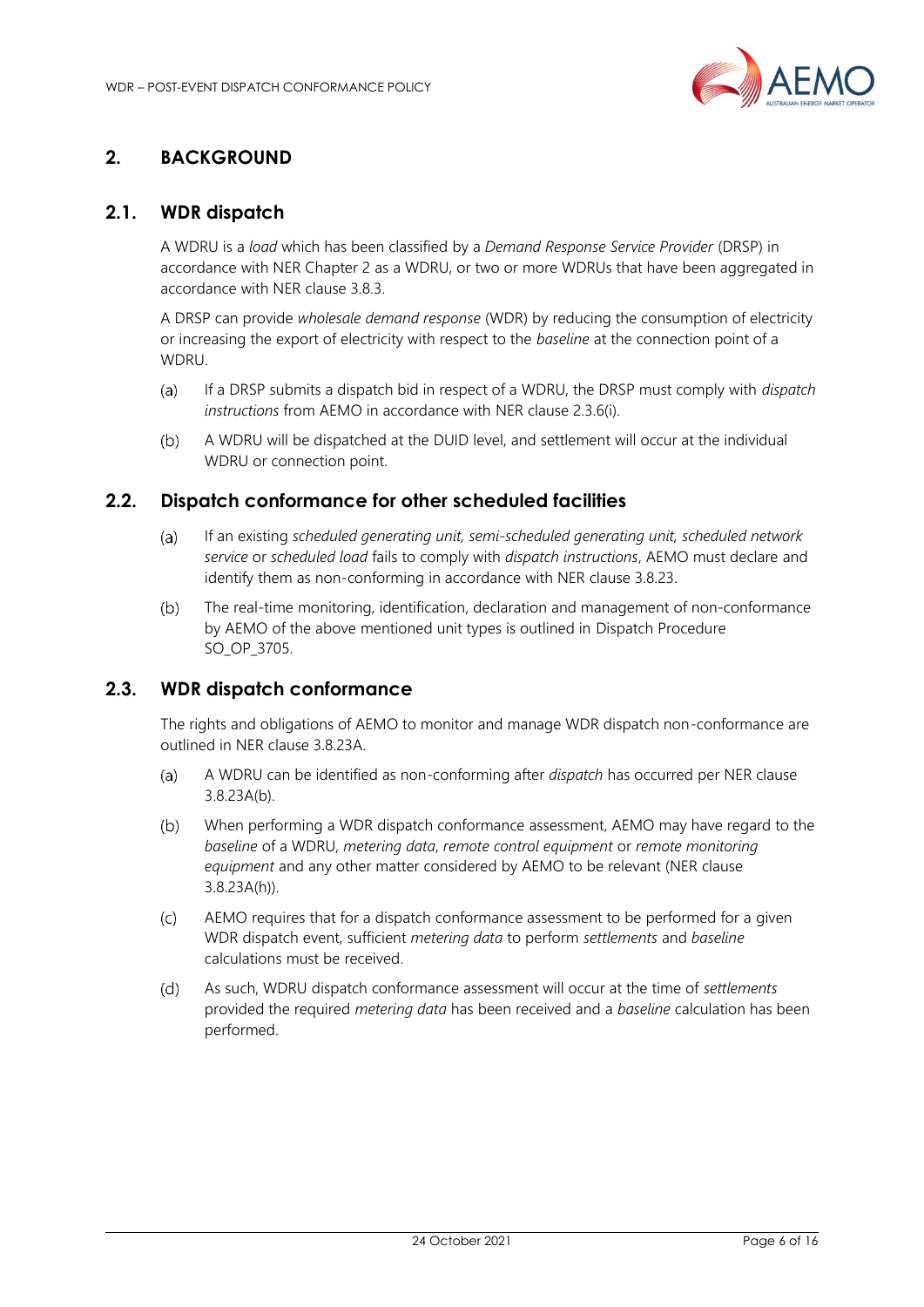

# <span id="page-6-0"></span>**3. DISPATCH CONFORMANCE ASSESSMENT**

Under NER clause 3.8.23A(a) AEMO may declare and identify a WDRU as non-conforming if it fails to respond to a *dispatch instruction* within a tolerable time and accuracy as determined by AEMO.

For each *trading interval* in which a WDRU receives a *dispatch instruction* AEMO will perform a dispatch conformance assessment post-event. As such, DRSPs are obliged to receive and immediately respond to *dispatch instructions* and any operational communications on a 24/7 basis.

- $(a)$ The dispatch conformance assessment will measure conformance with *dispatch instructions* at two levels:
	- (i) Interval dispatch conformance for each *trading interval* in which a WDRU was dispatched; and
	- (ii) Settlement day dispatch conformance for each settlement day on which a WDRU was dispatched for one *trading interval* or more, to any extent that AEMO considers this to be relevant as a subsidiary, supporting factor in the assessment.
- $(b)$ The inputs of the WDR dispatch conformance assessment are the following data points aggregated at the DUID level for each *trading interval* in which a WDRU was dispatched for energy:
	- (i) Baseline settlement quantity (BSQ), expressed in MWh.
	- (ii) Metered energy (ME), expressed in MWh.
	- (iii) Dispatch target (MWB), expressed in MW.

## <span id="page-6-1"></span>**3.1. Calculating interval conformance**

The interval dispatch conformance assessment will calculate a MW error value for each *trading interval* in which a WDRU was dispatched.

The MW error will be equal to the amount of demand response provided by a WDRU compared to its dispatch target for a given interval.

 $(a)$ The formula that is used to calculate the interval MW error is:

$$
MW\ error_n = MWB_n - ((BSQ_n - ME_n) \times 12)
$$

Excluding *trading intervals* where:

$$
MWB_{n-1} = 0 \, MW; \text{ or } \\ MWB_n = 0 \, MW
$$

Where:

n is the *trading interval* in which a WDRU was dispatched

 $(BSQ_n - ME_n)$  is multiplied by 12 to convert to MW

- Excluded intervals:  $(b)$ 
	- (i) The first *trading interval* of a WDRU dispatch event will be excluded from the interval dispatch conformance assessment to allow WDRUs time to ramp.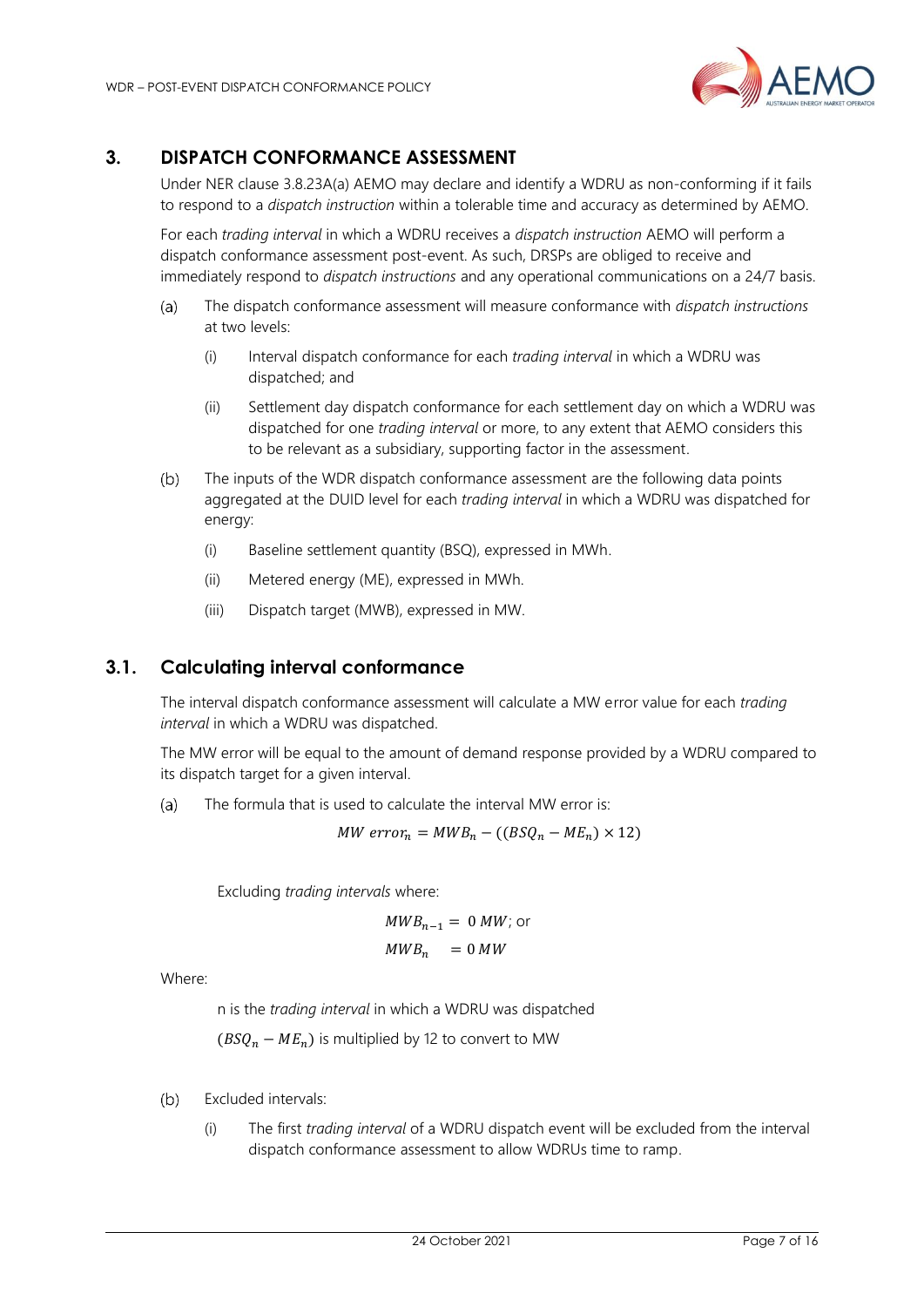

- (ii) *Trading intervals* in which a WDRU has received a *dispatch instruction* of 0 MW will be excluded.
- $(c)$ The interval conformance error threshold determines whether a WDRU non-conformance flag is raised during a *trading interval* in which it received a non-zero *dispatch instruction*.
- $(d)$ Interval non-conformance will be flagged if the following threshold is triggered:

<span id="page-7-1"></span>

| Table 1 | Interval MW error non-conformance thresholds |
|---------|----------------------------------------------|
|         |                                              |

|               | Threshold            | Assessment                                                                                                         |
|---------------|----------------------|--------------------------------------------------------------------------------------------------------------------|
| Underdelivery | MW error $\geq 6$ MW | If the interval MW error is equal to or greater<br>than 6 MW, non-conformance will be flagged<br>for underdelivery |
| Overdelivery  | MW error $\le$ -6 MW | If the interval MW error is equal to or less than<br>-6 MW, non-conformance will be flagged for<br>overdelivery    |

# <span id="page-7-0"></span>**3.2. Calculating settlement day conformance**

For the WDRU settlement day dispatch conformance assessment, inputs from each *trading interval* in which a WDRU was dispatched are summed for each settlement day.

The assessment will calculate a settlement day ratio of total demand response provided by the WDRU to the total dispatch target received, summed over a settlement day.

 $(a)$ The formula that is used to calculate the settlement day ratio is:

settlement day ratio = 
$$
\frac{\sum_{n=1}^{N} (BSQ_n - ME_n)}{\sum_{n=1}^{N} (\frac{MWB}{12})}
$$

Excluding *trading intervals* where:

$$
MWB_n=0\,MW
$$

Where:

n is the index of summation (from 1 to N)

*N* is the total number of *trading intervals* in a settlement day in which a WDRU was dispatched

*MWB* for each *trading interval* is divided by 12 to convert a MW value to MWh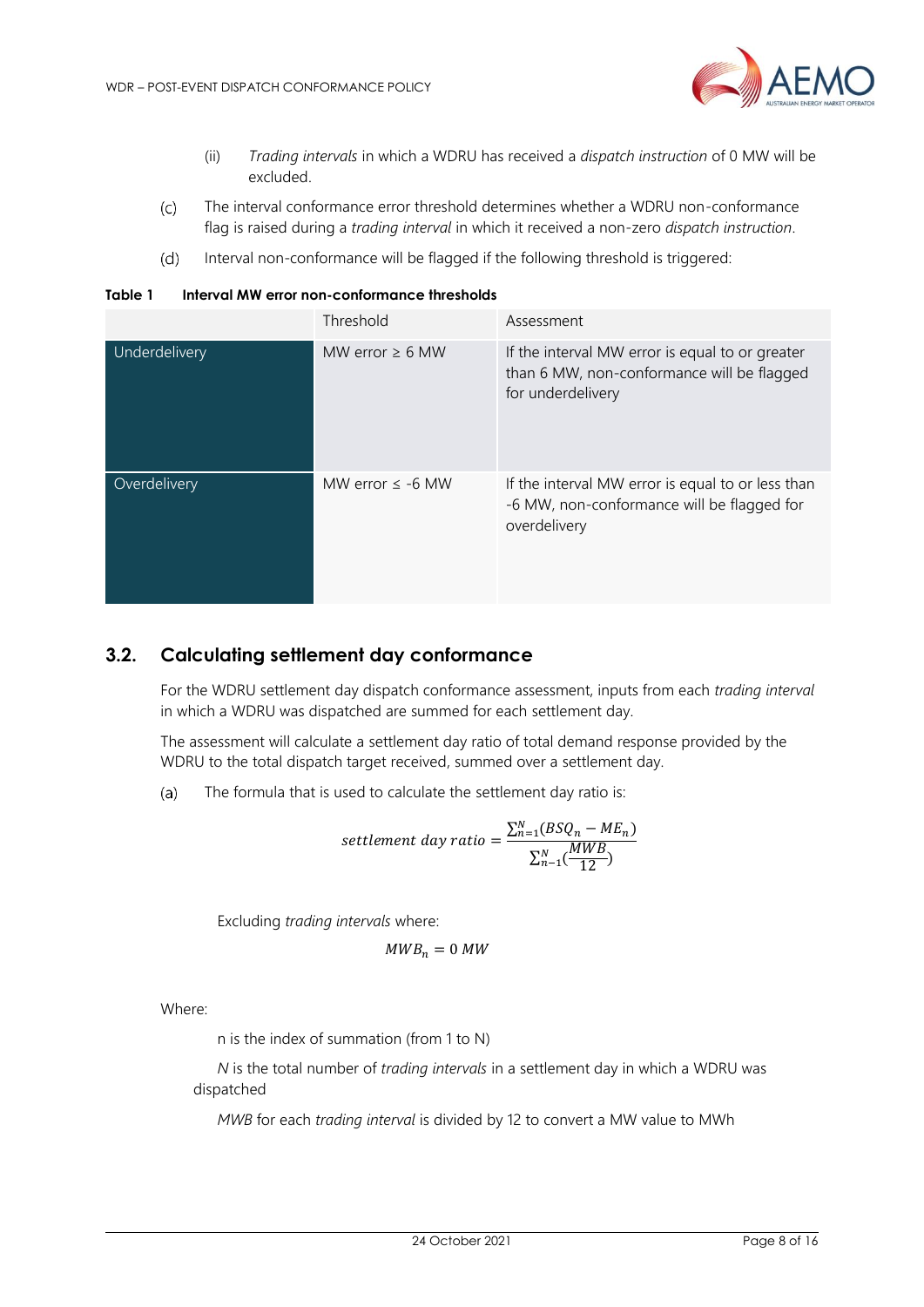

- The settlement day ratio threshold determines whether or not a dispatch non-conformance  $(a)$ flag is raised for a WDRU for a settlement day.
- Settlement day non-conformance will be flagged if the following thresholds are triggered:  $(b)$

<span id="page-8-0"></span>**Table 2 Settlement day ratio non-conformance thresholds**

|               | Threshold    | Assessment                                                                                                                |
|---------------|--------------|---------------------------------------------------------------------------------------------------------------------------|
| Underdelivery | $\leq 50\%$  | If the settlement day ratio is equal to or less than<br>50%, non-conformance will be flagged for WDRU<br>underdelivery    |
| Overdelivery  | $\geq 150\%$ | If the settlement day ratio is equal to or greater than<br>150%, non-conformance will be flagged for WDRU<br>overdelivery |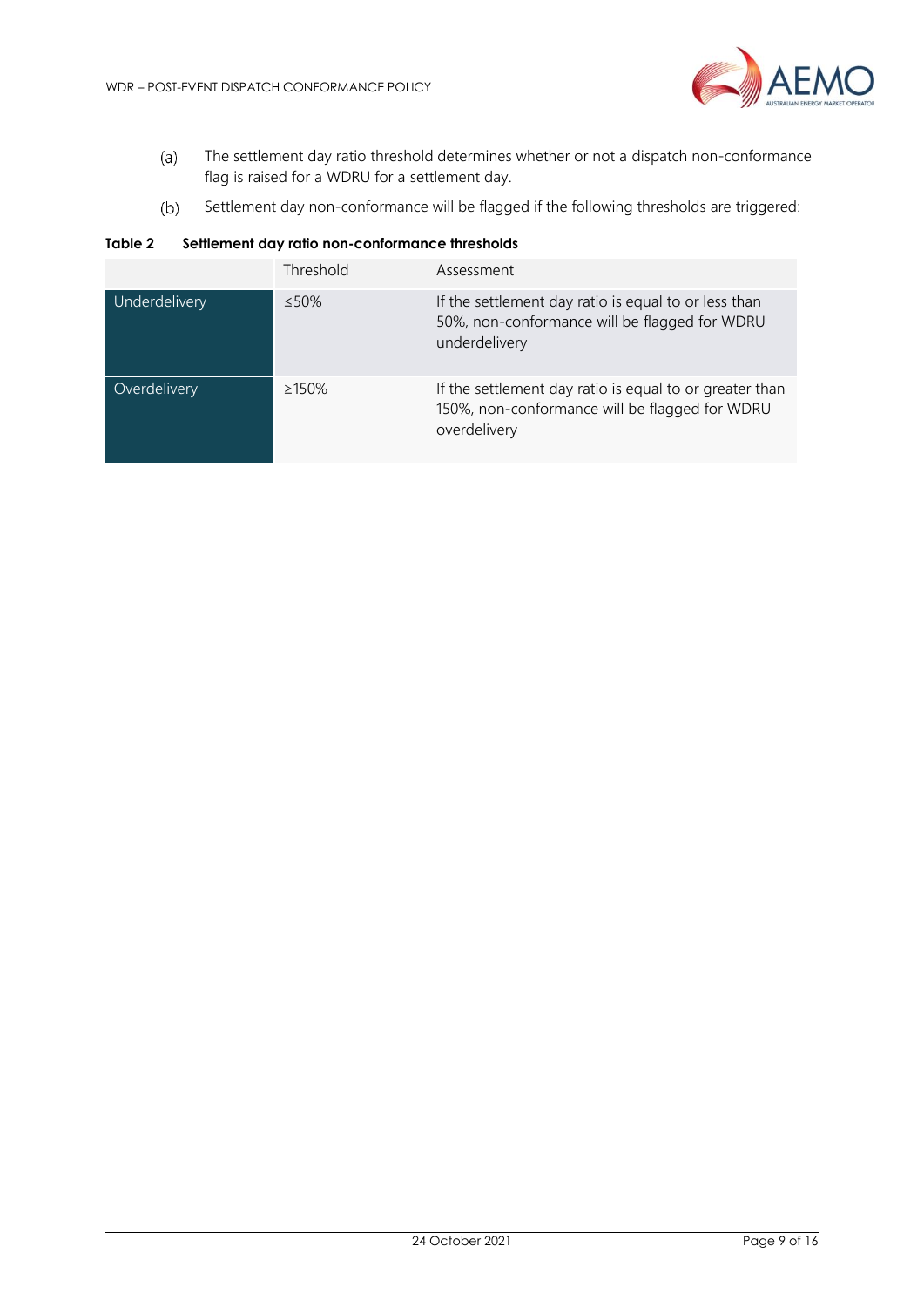

# <span id="page-9-0"></span>**4. NON-CONFORMANCE FRAMEWORK**

## <span id="page-9-1"></span>**4.1. Declaration of non-conformance**

Under NER clause 3.8.23A(a), AEMO may declare a WDRU as non-conforming if it fails to respond to *dispatch instructions* within a tolerable time and accuracy.

- AEMO determines that for a WDRU to be declared non-conforming, dispatch non- $(a)$ conformance must be flagged for:
	- (i) three or more instances within three months; or
	- (ii) three or more instances over more than three months with no conformant dispatch having occurred during the period.
- $(b)$ One of the following is considered to be a single instance of non-conformance:
	- (i) A settlement day non-conformance flag on a day where no or any number of interval MW errors flagged for intervals on that same settlement day; or
	- (ii) One or more interval MW error non-conformance flags on a day on which the settlement day flag did not trigger.

#### **4.1.1. Initial instances of non-conformance**

- When one or more non-conformance flag(s) are raised, but there are insufficient instances  $(a)$ for AEMO to declare the WDRU non-conforming, AEMO will:
	- (i) Log the instance(s) of non-conformance against the relevant DUID in the Portfolio Management System; and
	- (ii) The relevant DUID will continue to be considered dispatch conforming.

#### <span id="page-9-2"></span>**Figure 1 Initial instances of non-conformance**

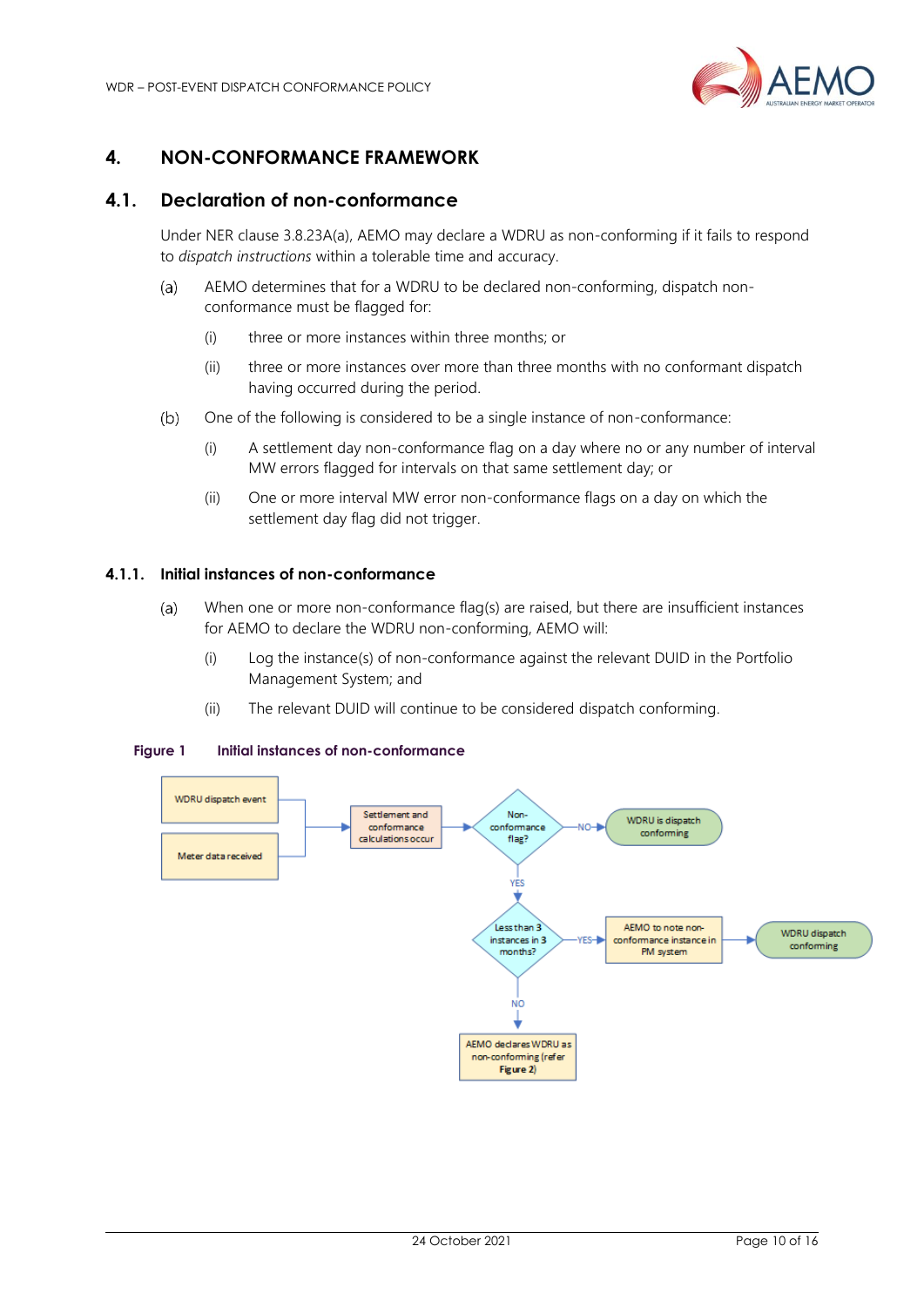

#### **4.1.2. Repeated instances of non-conformance**

- (a) When repeated non-conformance flags are raised and a WDRU is to be declared nonconforming, AEMO will:
	- (i) notify the relevant DRSP that the WDRU is non-conforming;
	- (ii) request a reason from the DRSP in relation to the instances of non-conformance with *dispatch instructions*; and
	- (iii) mark the relevant DUID as non-conforming in the Portfolio Management System.
- $(b)$ AEMO requires that a DRSP must respond to AEMO within five *business days* of AEMO sending a notification of a WDRU dispatch non-conformance declaration and a request for a reason.
- $(C)$ Upon receiving a response from a DRSP, AEMO will review the non-conformance event data and may determine whether the provided reason is sufficient to explain non-conformance instances.
- $(d)$ If, in AEMO's reasonable opinion, the response provided satisfies AEMO that the WDRU will conform to future *dispatch instructions*, AEMO will undertake the re-instatement of conformance process outlined in Section 4.5 of this document.
- $(e)$ Where AEMO is not satisfied that a WDRU will conform to future *dispatch instructions*, or a DRSP has failed to respond to AEMO within five *business days* of AEMO sending notification of a dispatch non-conformance declaration, AEMO will review the non-conformance data and determine whether repeated non-conformance is the result of issues at the:
	- (i) DUID level, and follow the process outlined in Section 4.2; or
	- (ii) Individual WDRU level for aggregated WDRUs, and follow the process outlined in Section 4.3.



#### <span id="page-10-0"></span>**Figure 2 Non-conformance declaration**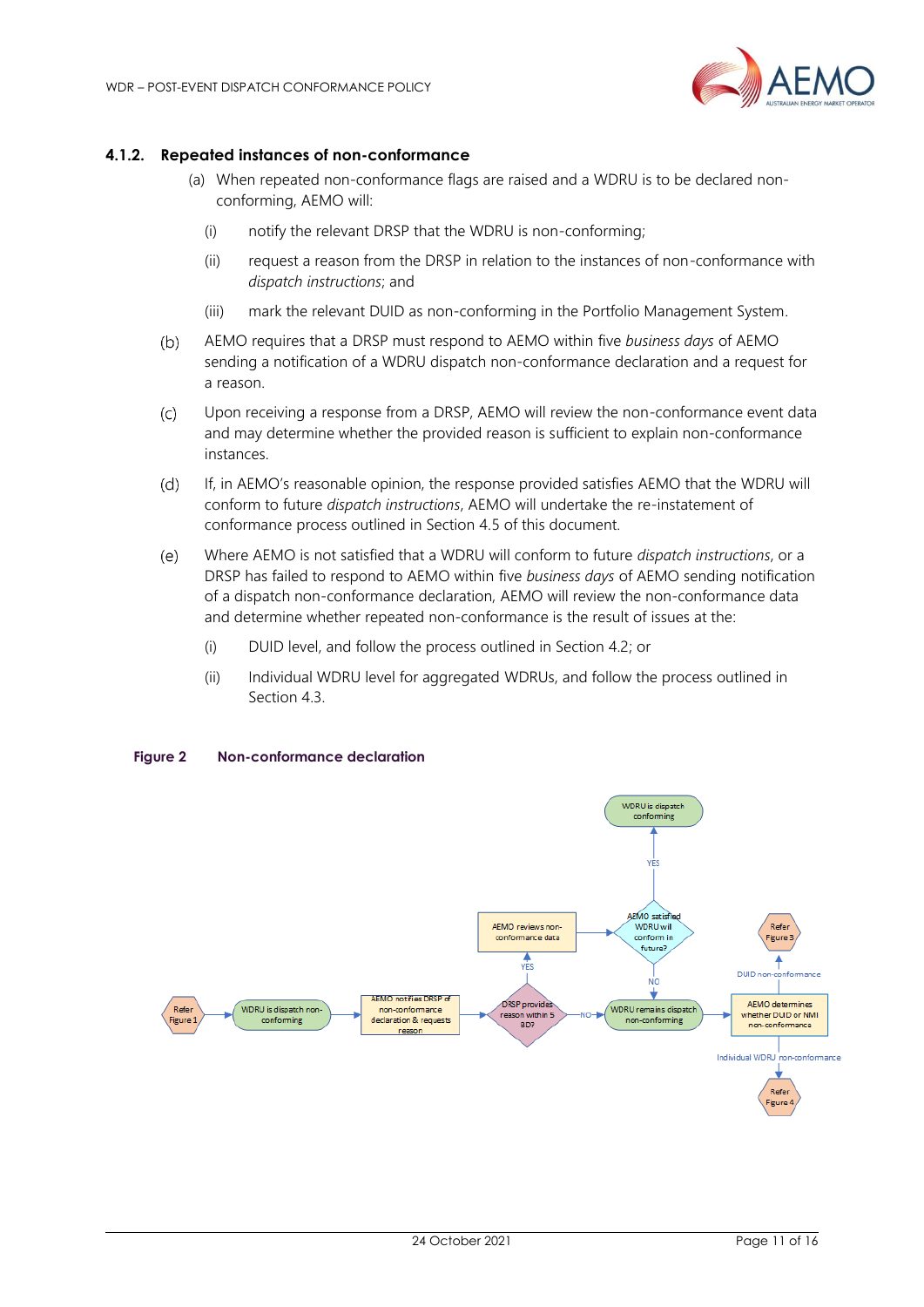

# <span id="page-11-0"></span>**4.2. What happens when dispatch non-conformance is caused at the DUID level?**

#### **4.2.1. Request for a Modified DUID-Level MRC**

- $(a)$ When AEMO identifies a DUID as dispatch non-conforming and is not satisfied that the WDRU will conform to future *dispatch instructions*, AEMO may request the relevant DRSP to submit a DUID-Level *maximum responsive component* (MRC) change request under NER clause 3.8.23A(c)(2).
- $(b)$ For a request under paragraph (a), AEMO will determine an alternative DUID-Level MRC value that satisfies AEMO that a WDRU will be able to meet future *dispatch instructions*. This decision may be based on data including, but not limited to:
	- (i) *Baseline methodology* and baseline settlement quantity;
	- (ii) Metered energy during and outside of WDR dispatch; and
	- (iii) Telemetry data (if available).
- $(C)$ Following receipt of a request under paragraph (a), the DRSP must, within five *business days* of AEMO providing notification of the request:
	- (i) submit the required DUID-Level MRC change request via the Portfolio Management System; and
	- (ii) update its *dispatch bids* such that the *available capacity* does not exceed the alternative DUID-Level MRC as per AEMO's request,
- Following AEMO's approval of the DUID-Level MRC change request, dispatch conformance  $(d)$ can be re-instated as per Section 4.5.

#### **4.2.2. Notice to limit** *available capacity*

- If a DRSP fails to submit a DUID-Level MRC change request within 5 *business days*, or  $(a)$ continues to be non-conforming during dispatch following the submission of a DUID-Level MRC change request, AEMO may instate a notice as per NER clause 3.8.23A(e) requiring that the DRSP limit the *available capacity* of the non-confoming WDRU to a maximum limit defined by AEMO.
- Under NER clause 3.8.23A(f) the notice remains in place until the WDRU submits a DUID- $(b)$ Level MRC change request and AEMO deems the WDRU to be conforming again as per Section 4.5.
- $(c)$ Upon receiving a notice to limit WDRU *available capacity*, the DRSP must submit updated *dispatch bids* as specified in the notice as soon as practicable. The DRSP must provide AEMO notification that it has complied with this requirement within one *business day* of receciving the notice.

#### **4.2.3. WDRSQ zeroing**

 $(a)$ If a DRSP does not comply with a notice under paragraph 4.2.2(a) to limit the *available capacity* of a non-conforming WDRU within one *business day*, the *baseline* for all WDRUs in the DUID will be set at the metered energy value, resulting in the wholesale demand response settlement quantity (WDRSQ) for any future *trading intervals* in which the WDRU is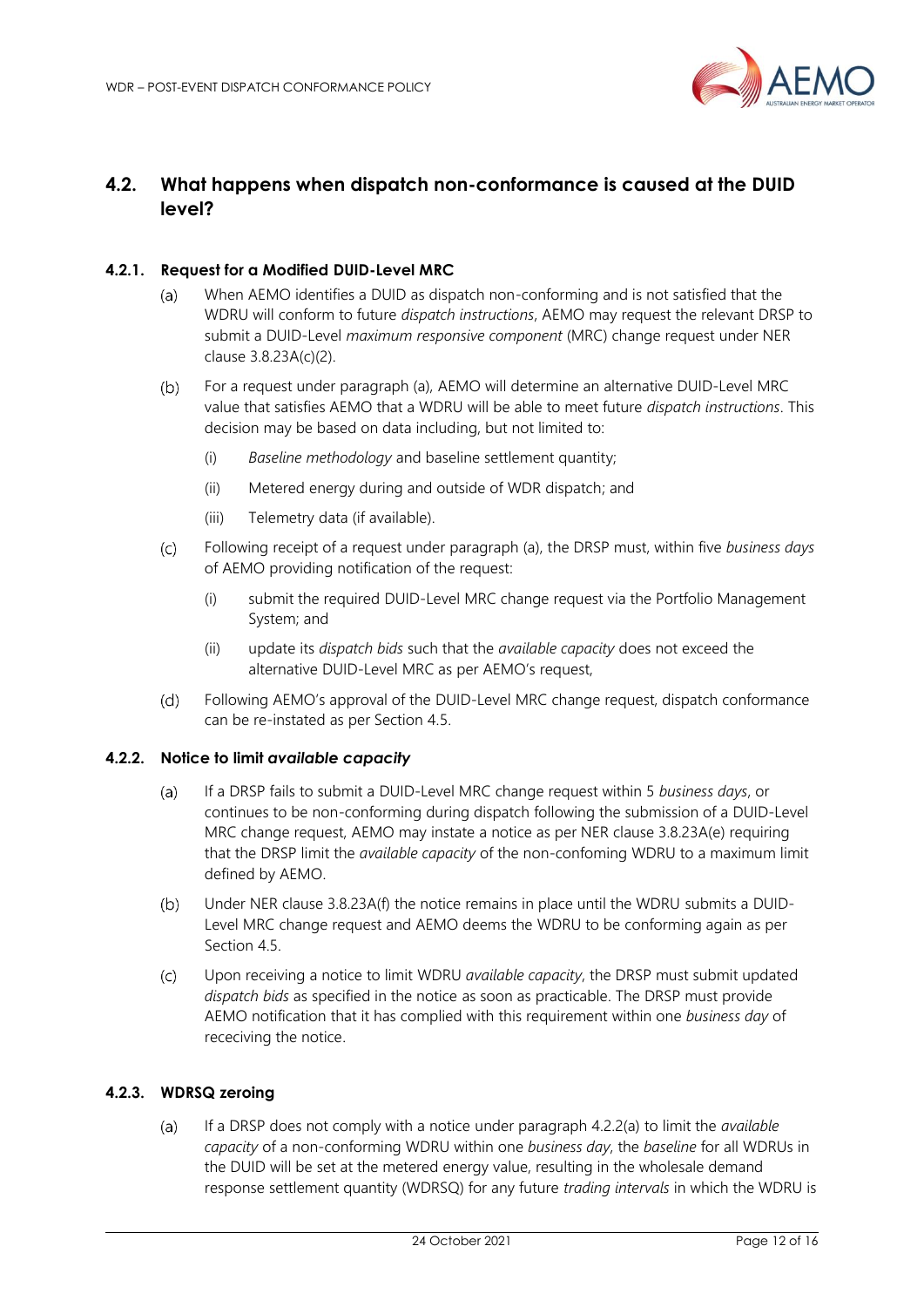

dispatched being calculated to be zero, as set out in the Baseline Eligibility Compliance Metrics Policy under NER 3.10.2. The WDRU will remain WDRSQ zeroed until the DRSP complies with AEMO requests and is deemed dispatch conforming under Section 4.5.

<span id="page-12-1"></span>



# <span id="page-12-0"></span>**4.3. What happens when dispatch non-conformance is caused at the individual WDRU level?**

#### **4.3.1. Disaggregation request**

Under NER 3.8.3(b3), AEMO has determined to impose standard terms and conditions, as set out in AEMO's Wholesale Demand Response Guidelines.

Section 2.2.2b(iii) of AEMO's Wholesale Demand Response Guidelines states that AEMO may require aggregated WDRUs be disaggregated as a result of continuing dispatch non-conformance.

- $(a)$ When AEMO identifies one or more WDRU(s) in an aggregated WDRU is the cause of dispatch non-conformance and is not satisfied that the WDRU will conform to future *dispatch instructions*, AEMO may request the relevant DRSP submit a disaggregation request for the non-conforming WDRU(s).
- $(b)$ Following receipt of a request under paragraph (a), the DRSP must, within five *business days* of AEMO providing notification of the request:
	- (i) submit the required WDRU disaggregation request via the Portfolio Management System; and
	- (ii) update its *dispatch bids* such that the *available capacity* of the relevant DUID reflects the requested disaggregation.
- Following AEMO's approval of the disaggregation application, dispatch conformance can be  $(c)$ re-instated as per Section 4.5.
- $(d)$ If, in the DRSP's reasonable opinion, the non-conformance issues caused by one or more individual WDRU(s) can be resolved, the DRSP may choose to temporarily withdraw the WDRU(s) from the aggregation:
	- (i) The individual WDRU(s) can be removed from an aggregation via the Portfolio Management System.
	- (ii) The temporarily withdrawn WDRU(s) will not be considered in *settlements*.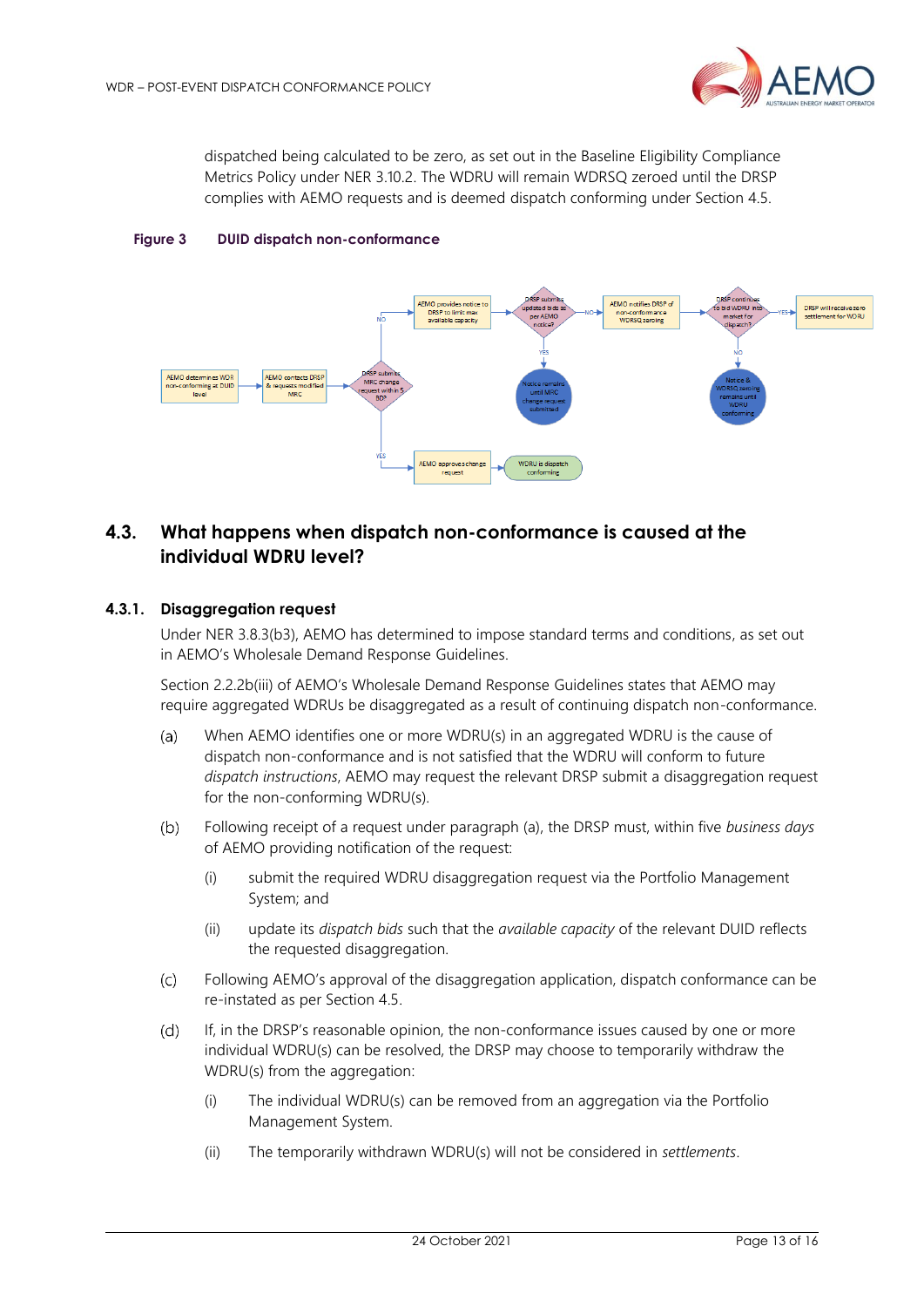

- Following the temporary withdrawal, the DRSP must update its *dispatch bids* according to  $(e)$ the expected capacity change.
- $(f)$ If a DRSP wishes to temporarily withdraw one or more WDRU(s) for longer than three months, it must provide AEMO with a sufficient reason to do so. However, AEMO will not consider a temporary withdrawal of greater than 12 months under any circumstance and will deem this a declassification, as a permanent withdrawal.

#### **4.3.2. WDRSQ zeroing**

- If a DRSP does not comply with a disaggregation request within five *business days*, or  $(a)$ withdraws non-conforming individual WDRU(s) for longer than agreed, all WDRU baselines in the DUID will be set at the metered energy value, resulting in the WDRSQ for any future *trading intervals* in which the DUID is dispatched being calculated to be zero, as set out in the Baseline Eligibility Compliance Metrics Policy under NER 3.10.2.
- $(b)$ The WDRU will remain WDRSQ zeroed until the DRSP complies with AEMO requests and is deemed dispatch conforming under Section 4.5.

#### <span id="page-13-2"></span>**Figure 4 Individual WDRU dispatch non-conformance**



### <span id="page-13-0"></span>**4.4. Applying dispatch constraints to non-conforming WDRUs**

If a non-conforming WDRU has created a risk to *power system security* under NER 3.8.1(a),  $(a)$ 3.8.1(b)(4), 4.3.1(i), 4.3.1(j) and 4.3.2, 3.8.10(c)(2) regarding *network constraints*, or otherwise, then AEMO may dispatch constrain the WDRU to a value determined by AEMO, as appropriate to operate the *power system* securely.

### <span id="page-13-1"></span>**4.5. Reinstatement of dispatch conformance**

- Under NER clause 3.8.23A(d), a WDRU which has been declared non-conforming can be re- $(a)$ instated as conforming if:
	- (i) AEMO is satisfied the WDRU will conform to future *dispatch instructions*; and
	- (ii) the DRSP has responded to any AEMO requests for information and/or modification of:
		- (A) DUID-Level MRC under Section 4.2.1; or
		- (B) disaggregation under Section 4.3.1.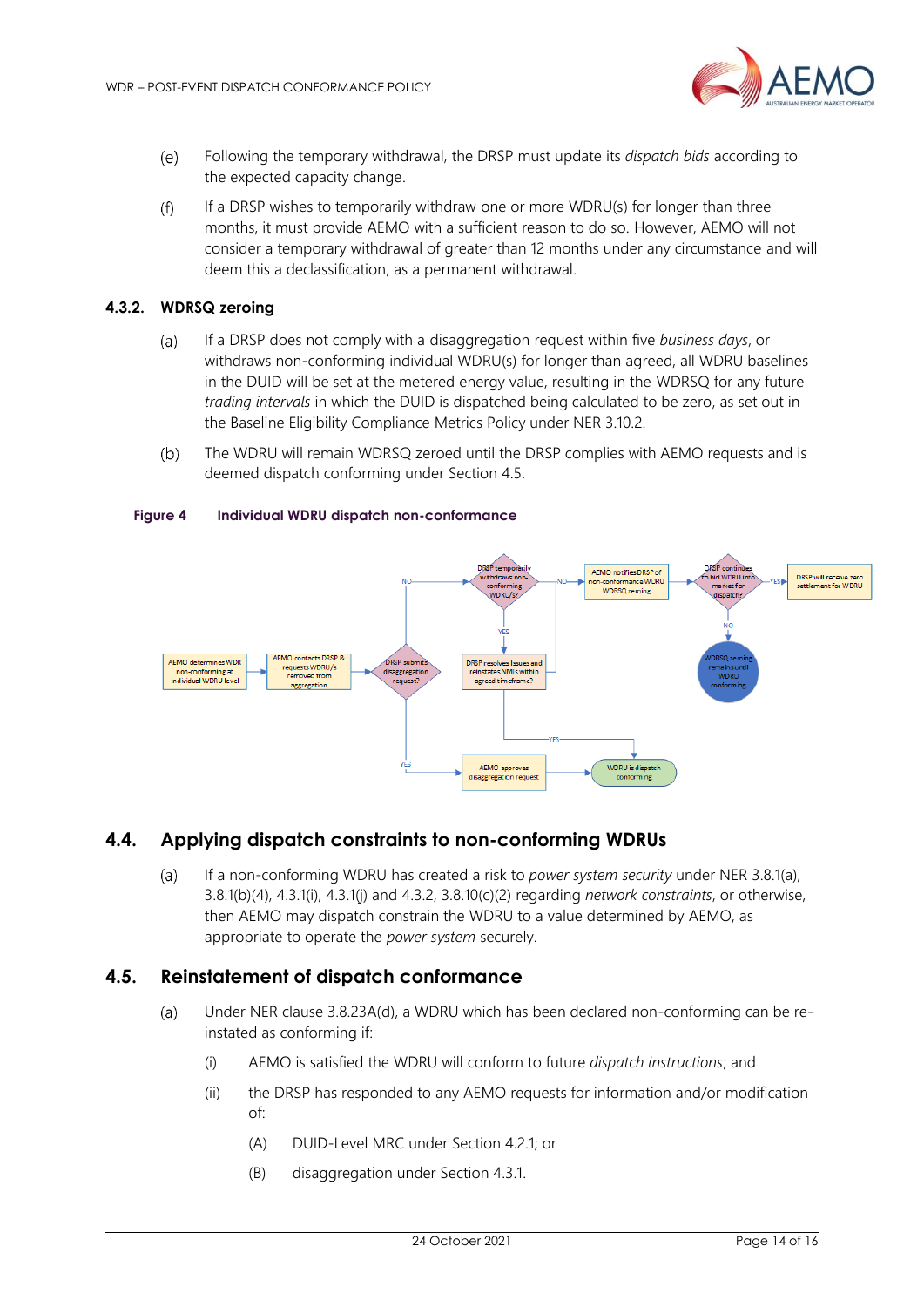

- Upon AEMO determing that a WDRU is conforming, AEMO will:  $(b)$ 
	- (i) notify the DRSP of the WDRU dispatch conformance re-instatement;
	- (ii) update the WDRU's dispatch conformance status to conforming in the Portfolio Management System; and
	- (iii) revoke any notice to limit the *available capacity* of the WDRU provided under Section 4.2.2 or settlement suspension under Section 4.2.3 or 4.3.2.
- Following a WDRU being declared non-conforming again, any instances where dispatch  $(C)$ non-conformance is flagged will be treated as per Section 4.1.

## <span id="page-14-0"></span>**4.6. Reporting to the AER**

Under NER clauses 3.8.23A(g) & (h), AEMO must report continued dispatch non- $(a)$ conformance and any relevant details regarding reported non-conformance to the AER. AEMO will conduct ad-hoc dispatch conformance reporting to the AER as required per the AER's Wholesale Demand Response Participation Guidelines.